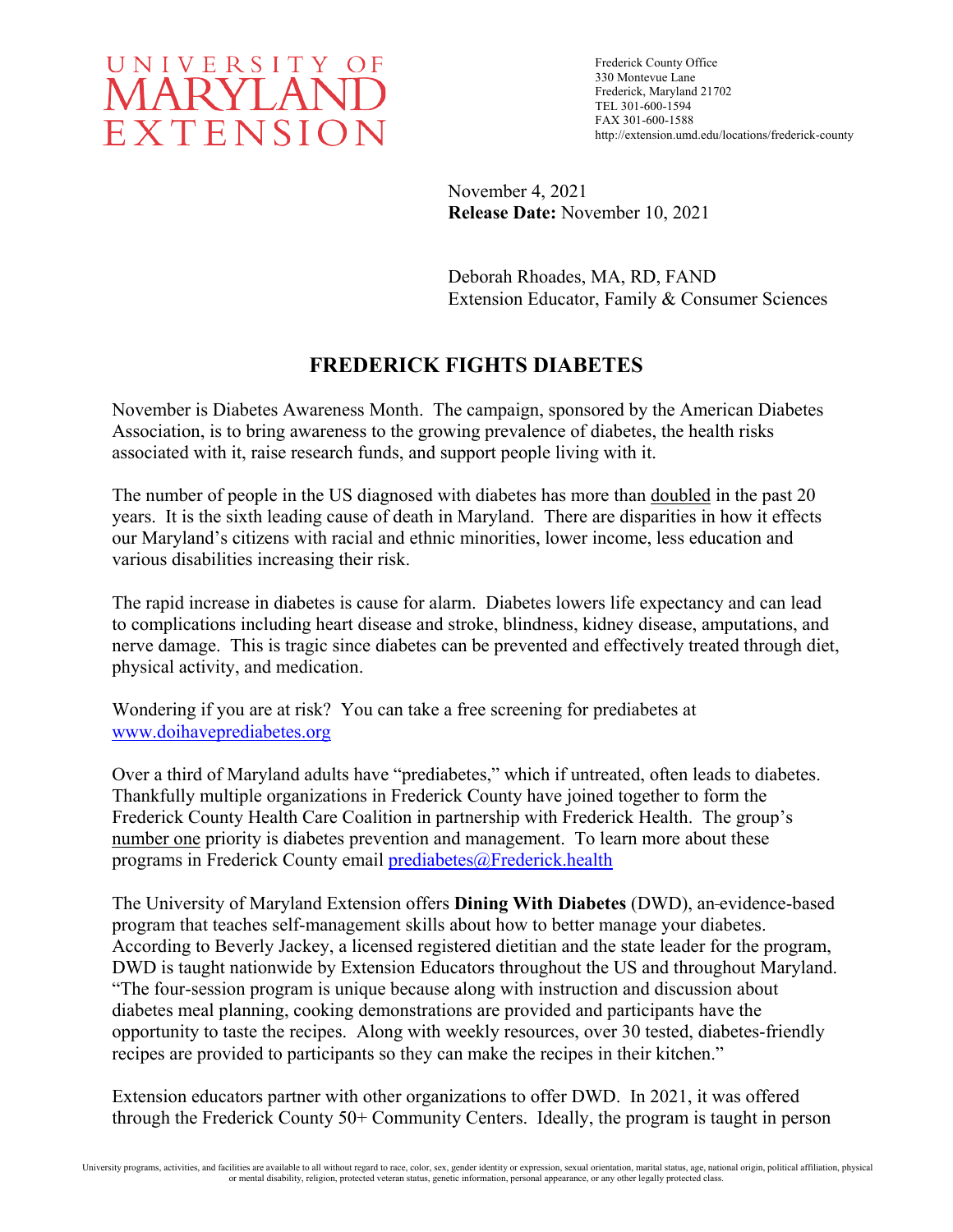but since centers were closed it was taught virtually with great success. If your organization is interested in learning more about the program or is interested in offering it at your site, contact Extension Educator Carrie Sorenson at 301-600-1598, cjrsoren@umd.edu

Here are two recipes from the Dining With Diabetes curriculum.

## **FRESH FRUIT TARTS**

Serves 12 (1 serving  $= 1$  tart)

12 wonton skins 2 tablespoons sugar-free jelly or fruit spread 1 1/2 cups diced fresh fruit\* 1 cup non-fat yogurt, any flavor Cooking spray

**\***Select fruit combinations based on what is in season. Any of the following could be used: bananas, strawberries, blueberries, grapes, kiwi, raspberries, peaches, orange sections etc

1. Preheat oven to 375º F and spray muffin tins with cooking spray.

2. Press wonton skins into muffin tins allowing the corners to stand up over the edges.

3. Bake wontons until lightly brown, approximately 4-6 minutes. *Watch carefully, as Wonton skins bake very quickly.* 

- 4. Remove from oven; carefully take each wonton out of muffin tin and allow time for cooling.
- 5. Warm jelly or fruit spread and lightly coat bottom of each wonton.
- 6. Fill each wonton with fruit and a rounded dollop of yogurt on top.
- 7. Garnish with small piece of fruit or a dab of jelly/spread and serve immediately.

**Source:** Diabetes Education Program WVUES 1999-2000

## **BROCCOLI CHICKEN FRITTATA**

Makes approximately 4 servings

2 teaspoons olive or canola oil

- 1 cup finely chopped, fresh broccoli florets
- 1 cup diced red pepper
- 1 (6-oz.) boneless skinless chicken breast, cooked and finely diced
- 1/4 cup diced onion
- 1/4 teaspoon each dried thyme and oregano
- 1/8 teaspoon black pepper
- 1/3 cup grated reduced-fat cheddar cheese
- 2 cups egg substitute

1. In a large skillet, heat oil over medium heat. Add broccoli, red pepper, chicken, onion, thyme, oregano and black pepper, sautéing until vegetables are tender and chicken is heated through (about 5-6 minutes).

2. Sprinkle grated cheddar evenly over surface of vegetable mixture.